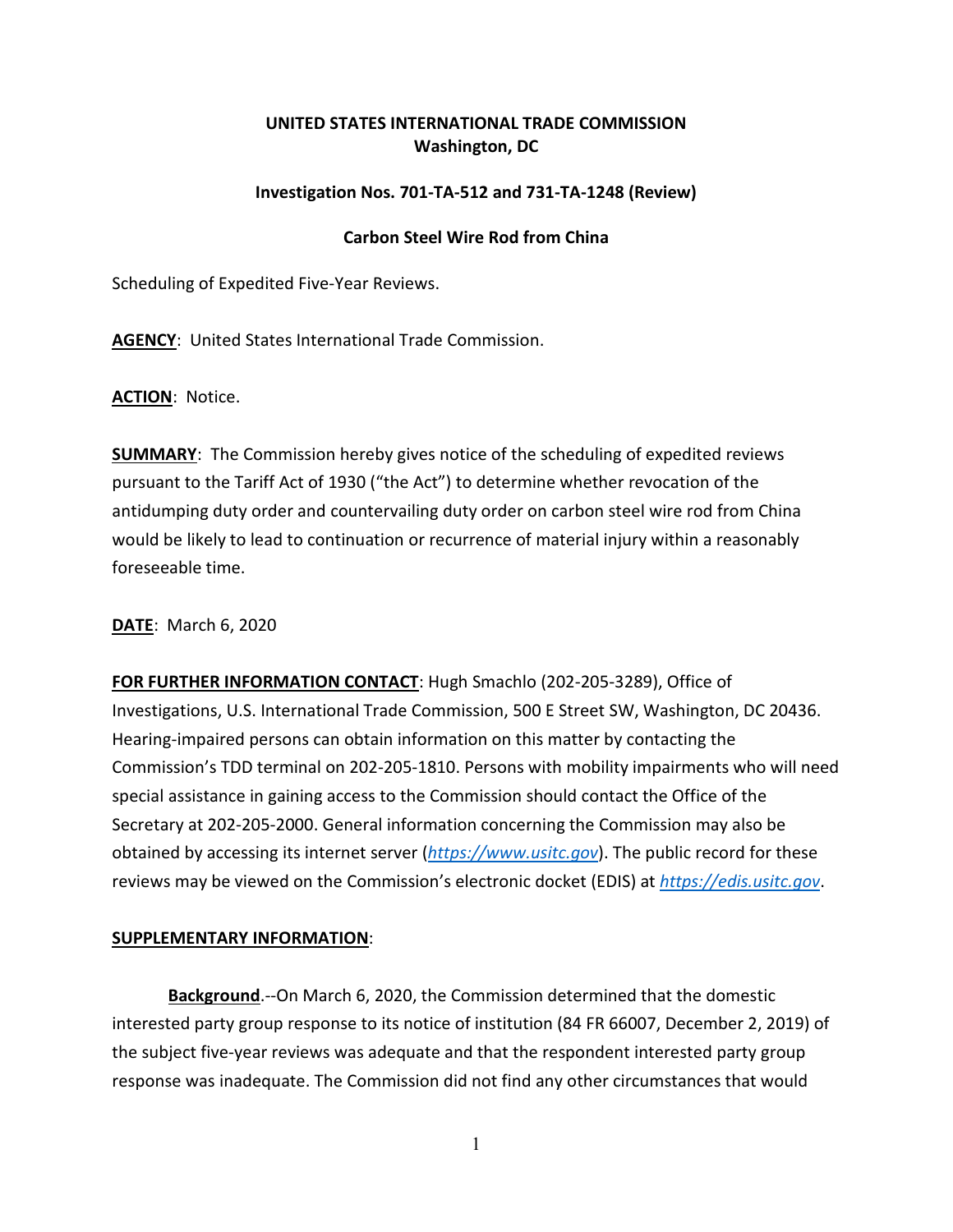warrant conducting full reviews. $1$  Accordingly, the Commission determined that it would conduct expedited reviews pursuant to section 751(c)(3) of the Tariff Act of 1930 (19 U.S.C. 1675(c)(3)).

For further information concerning the conduct of these reviews and rules of general application, consult the Commission's Rules of Practice and Procedure, part 201, subparts A and B (19 CFR part 201), and part 207, subparts A, D, E, and F (19 CFR part 207).

Please note the Secretary's Office will accept only electronic filings at this time. Filings must be made through the Commission's Electronic Document Information System (EDIS, https://edis.usitc.gov). No in-person paper-based filings or paper copies of any electronic filings will be accepted until further notice.

**Staff report**.--A staff report containing information concerning the subject matter of the reviews will be placed in the nonpublic record on May 15, 2020, and made available to persons on the Administrative Protective Order service list for these reviews. A public version will be issued thereafter, pursuant to section 207.62(d)(4) of the Commission's rules.

**Written submissions**.--As provided in section 207.62(d) of the Commission's rules, interested parties that are parties to the reviews and that have provided individually adequate responses to the notice of institution, $<sup>2</sup>$  $<sup>2</sup>$  $<sup>2</sup>$  and any party other than an interested party to the</sup> reviews may file written comments with the Secretary on what determination the Commission should reach in the reviews. Comments are due on or before May 20, 2020 and may not contain new factual information. Any person that is neither a party to the five-year reviews nor an interested party may submit a brief written statement (which shall not contain any new factual information) pertinent to the review by May 20, 2020. However, should the Department of Commerce ("Commerce") extend the time limit for its completion of the final results of its reviews, the deadline for comments (which may not contain new factual information) on Commerce's final results is three business days after the issuance of Commerce's results. If

<span id="page-1-0"></span> $1$  A record of the Commissioners' votes, the Commission's statement on adequacy, and any individual Commissioner's statements will be available from the Office of the Secretary and at the Commission's website.

<span id="page-1-1"></span> $<sup>2</sup>$  The Commission has found the joint response submitted by Charter Steel, Commercial Metals</sup> Company, EVRAZ Rocky Mountain Steel, Liberty Steel USA, Nucor Corporation, and Optimus Steel LLC, to be individually adequate. Comments from other interested parties will not be accepted (*see* 19 CFR 207.62(d)(2)).